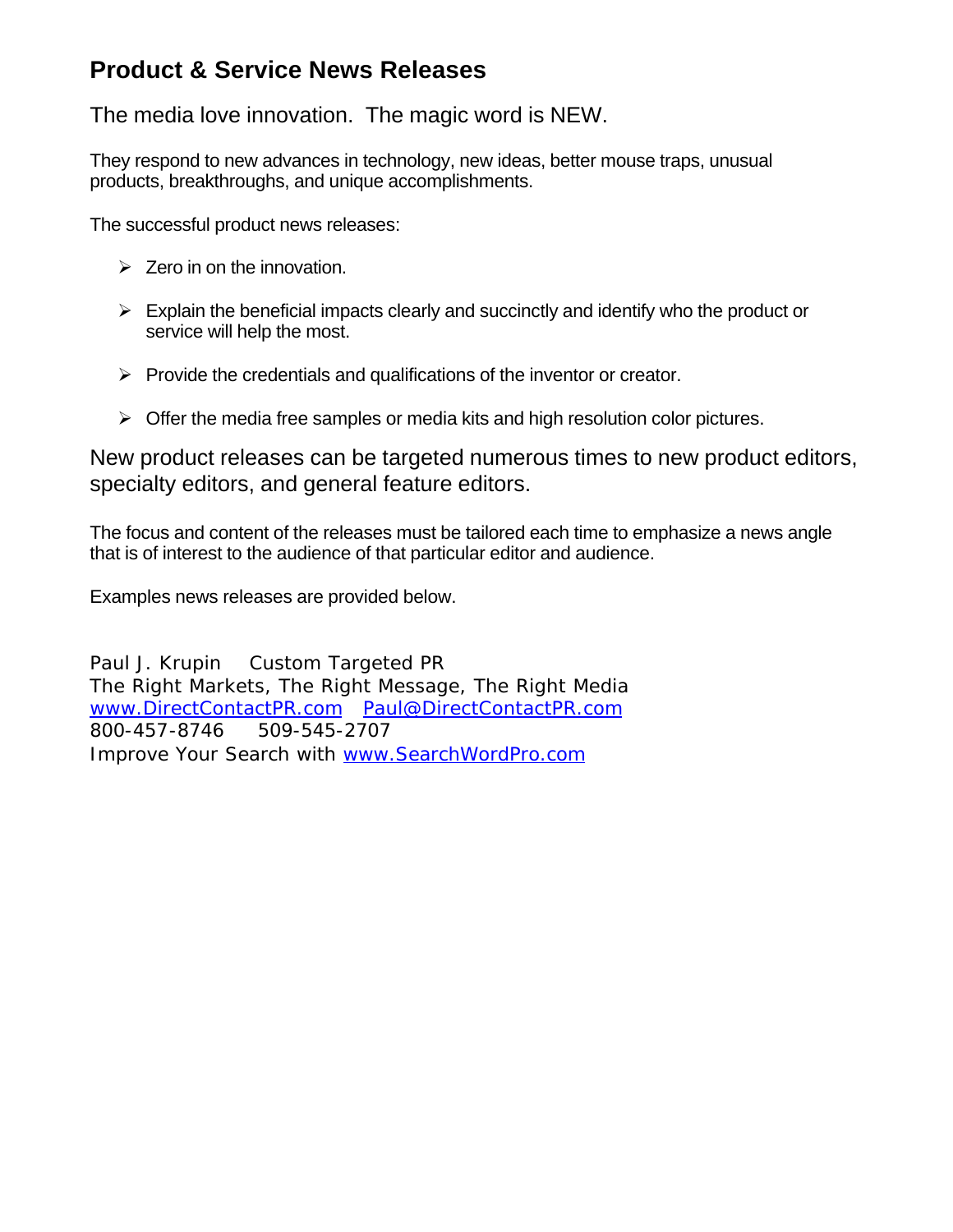## FOR IMMEDIATE RELEASE CONTACT David Goldberg 310-577-7775 David@Petkin.com

# **New cavity fighting wipes made for baby's teeth**

Reduces risk of dental decay even before children start brushing their teeth.

(Marina del Rey, Calif. -- July 8, 2003) Early childhood tooth decay, also known as *baby bottle tooth decay*, is one of the most common and serious health problems in babies.

Sugars in juice, formula and foods can create a build up of harmful plaque-like film and bacteria that leads to baby bottle tooth decay. According to the U.S Department of Health and Human Services, millions of children, up to 10% of young children in the US, suffer from baby bottle tooth decay. The cost to treat this preventable disease can be as high as \$8000.



To help parents care for their baby's teeth and gums, California company Petkin Inc. has developed Baby DentalWipes™, soft cloths moistened with a natural fruit flavored cleanser that gently cleans baby's teeth and gums after feedings and before bed.

The wipes can also be kept cold in the refrigerator and used to cool and soothe teething pain. Key ingredients in Baby DentalWipes include a fluoride free cleanser, natural fruit flavor, Xylitol and Aloe Vera Gel.

Baby DentalWipes won best new baby product at the June 2003 National Association of Chain Drug Stores Annual (NACDS) Conference.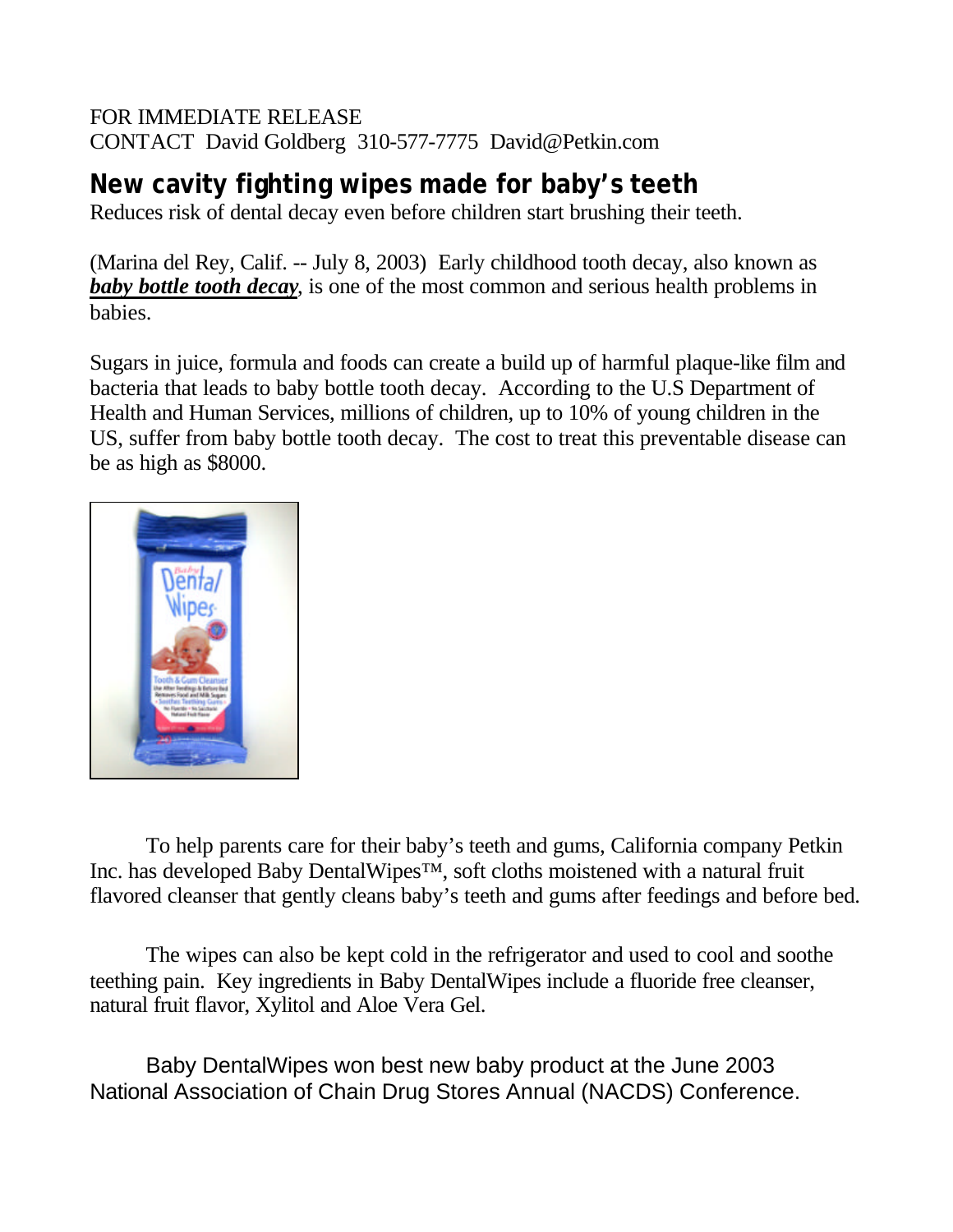*Karen Weiss, a Los Angeles mother of two-year-old Maya, says Baby DentalWipes are "a simple way to clean her teeth and gums. She enjoys having her teeth and gums wiped. She loves the fruity taste."* 

Baby DentalWipes sell for \$2.99 per pack and are now available online at: www.Petkin.com or by calling 1-800-738-5461.

-end-

Media kits and samples available on request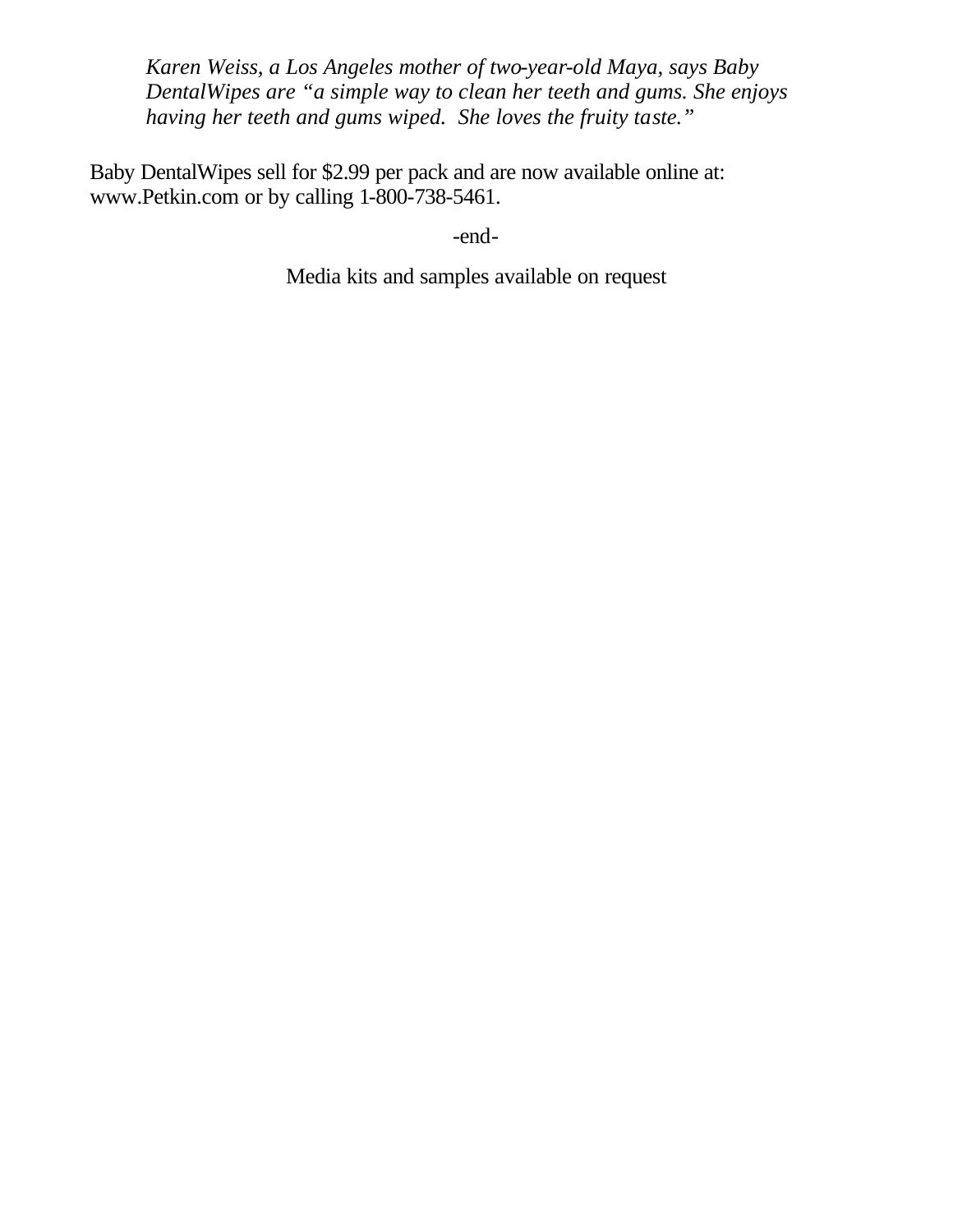# **For Immediate Release Contact: Kim Bentley 800-452-1458 Product review samples available on request Four New Truck Safety Product Innovations**



TrukSafe America, Inc.

Here are some really good ideas from Donald Asa, President of TrukSafe America. He's developed new time saving and even life saving products that make a truckers life easier and safer.



# **Torque Indicators**

**Allows drivers to ensure lug nuts remain secure by simply observing the alignment of the indicator. One look is all it takes.** 

**Price 10 for \$5.00**



# **TireWise**

**Pressure Monitors-color variations aid you in monitoring air pressure. Green indicator = properly inflated tire. Red indicator = tires are under inflatedadd air. Indicates low tire pressure when tires are as little as 10% under inflated. Price: \$6.50 ea.** 

# **Lamp Hats**

**Keeps the driver's hands free while performing a walk around inspection and at the same time provides additional light to the driver. It is adjustable so one size fits all. Two AAA batteries included. Price: \$15.00**

# **Fatigue Indicator Hat**

**This variation of our lamp hat comes equipped with the Drive Alert Master fatigue fighter. Along with the hands-free lighting, this cap alerts drivers with a beeping noise when their head drops to a driver pre**determined angle. **Price: \$25.00** 



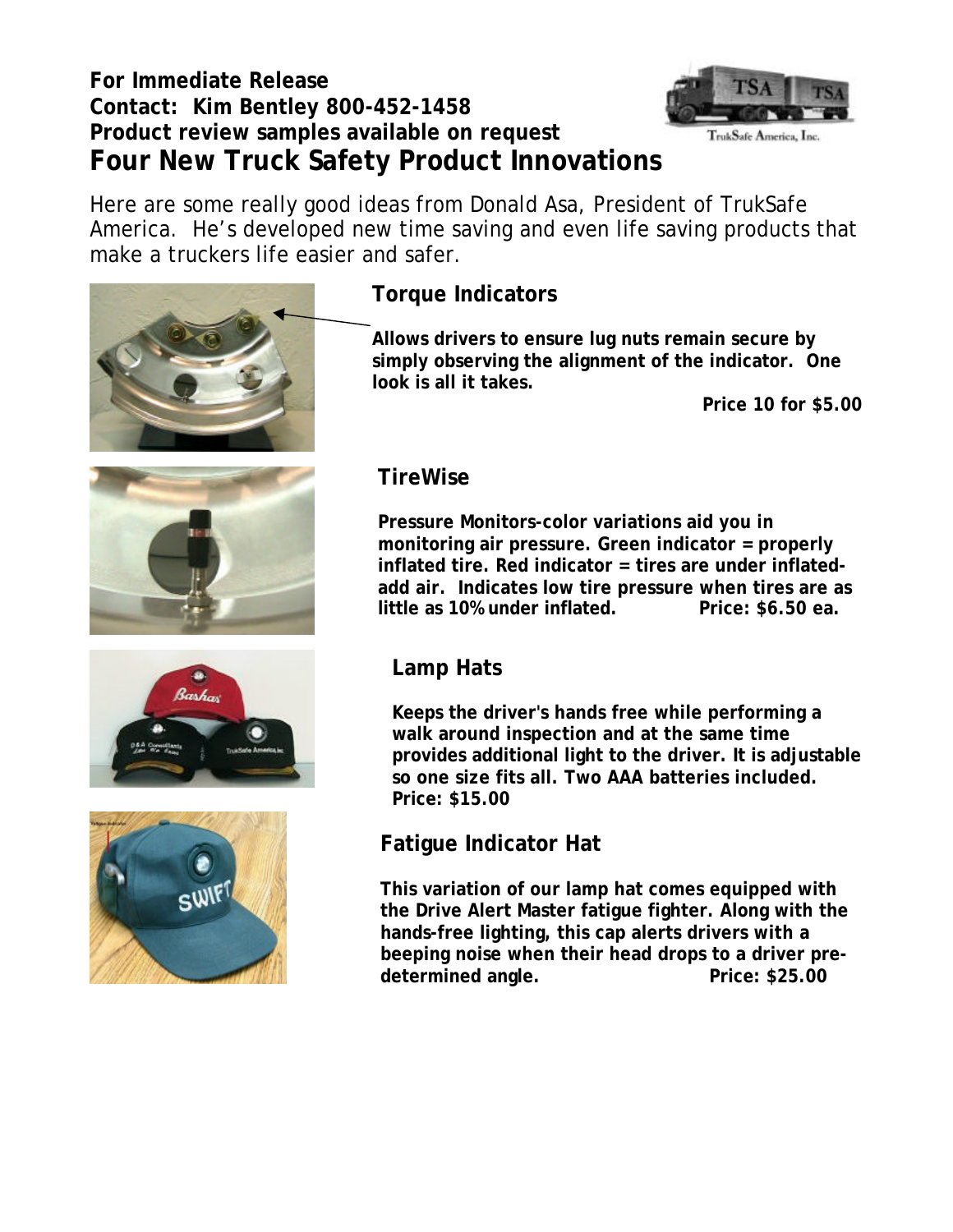**For more information visit** www.TrukSafeAmerica.com**. Inventor Donald L. Asa is a long time commercial vehicle accident investigator with a passion for safety. His company, TrukSafe America, provides consultants, products, investigators, and training of on truck driver actions, reactions, responsibilities, qualifications, training, compliance and safety. Product review samples and high-resolution photography are available upon request.**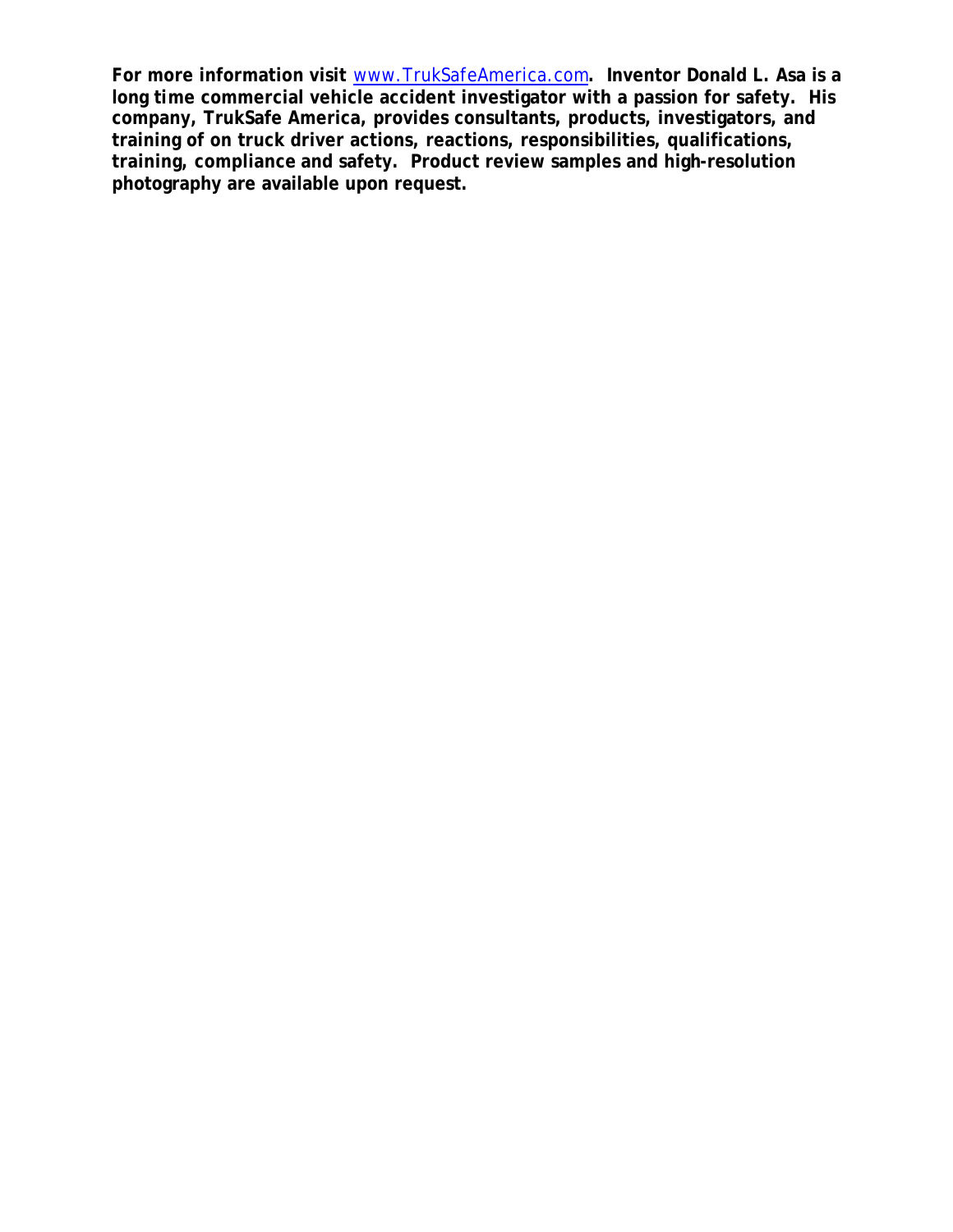**Contact: Leonardo Moody 630-852-3586** or hit reply and provide your best street address

### **Ring Guard Solution Resizes Rings Quickly & Easily**

Solves the annoying problem of rings that slip, slide, or fall off your finger

(Oak Brook IL) Chances are that if you had a ring on your finger that was too big, you usually resorted to using a bulky piece of tape to keep the ring from sliding off your finger.

**No more.** Here is an alternative to the expense of taking your ring to a jeweler for resizing or having to buy bulky plastic or metal ring guards.

*Ring Guard Solution* is a new clear gel solution that helps you resize rings quickly and easily to keep them from sliding around or off your finger when typing, washing the dishes, or performing all sorts of other tasks.

*Ring Guard Solution* comes in a small tube, ready to use. Ring Guard Solution is a soft gel that slides over your finger and knuckles easily. You just squeeze a small amount onto the inner side of your ring and let it dry in place.

Voila! You are done. The dry soft solution provides a secure and comfortable fit.



*Ring Guard Solution* is clear so there's no need to worry about color matches. Nothing shows on the outside of your ring. The thickness of the solution on your ring is so thin no one will even see it, and the ring will fit so comfortably that you won't even know it is there. There's no risk of scratching or discoloration. You don't have to worry about it breaking or falling off.

You can comfortably apply the gel to a size 9 to change it into a size 6. This is especially useful when someone wants to wear another person's class ring.

A single tube of *Ring Guard Solution* contains 5.5 grams, which is enough to treat over five dozen rings. The gel is strong enough to stay in place for months and months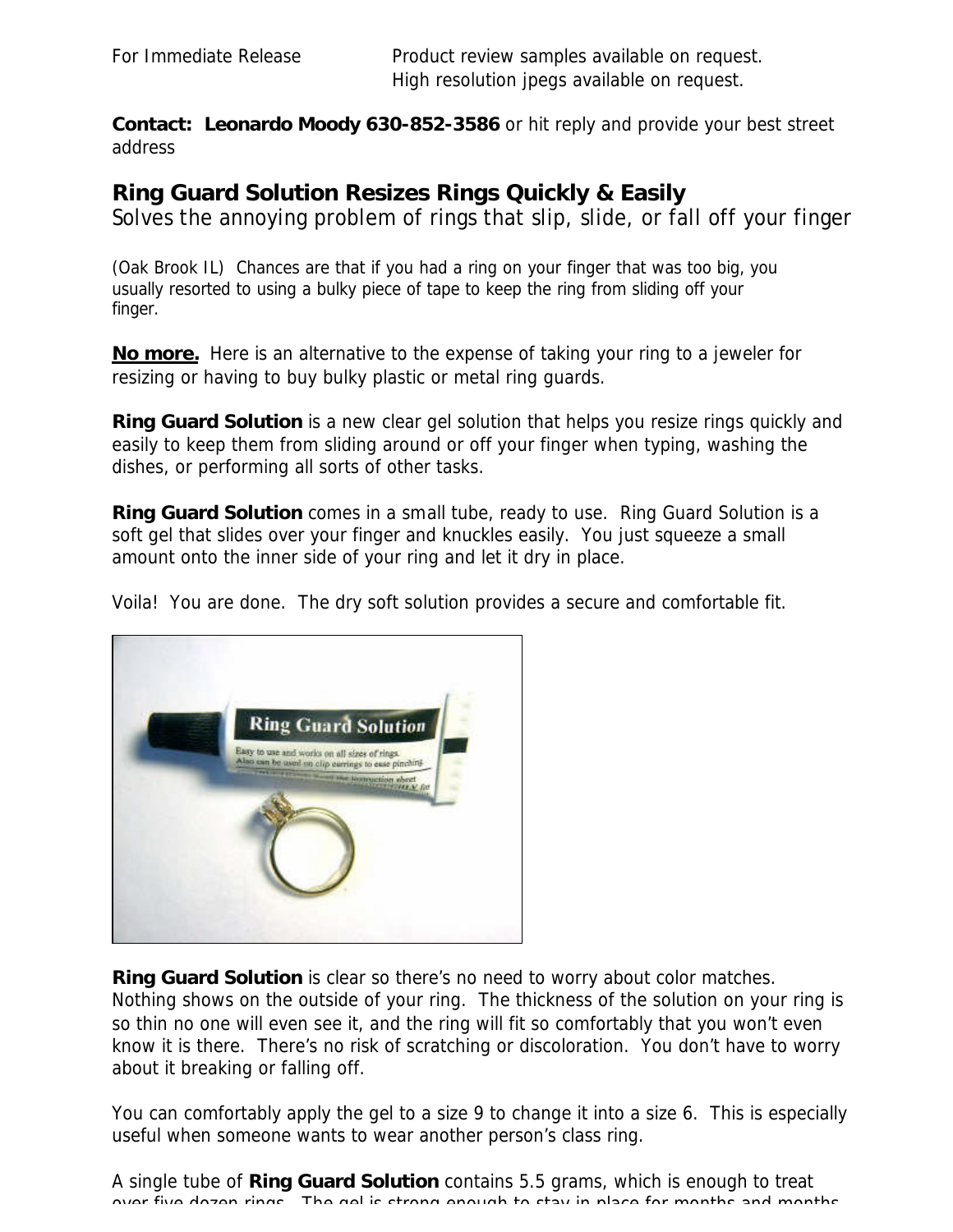yet pliable enough to remove it anytime in seconds if you want to resize it for a different or better fit. To remove it, you just peel it off.

**Ring Guard Solution** is also useful when applied to the pads of clip-on earrings, as a replacement for slip pads, adhesive pads, to ease the pinching of tight clips.

*Ring Guard Solution* sells for \$6.95 plus shipping. Created by Chicago inventor Leonardo Moody.

For more information visit www.earringsaccessories.com or call Luc-Co Inc. 630-852-3586 email lucinc@comcast.net.

-end-

Product review samples available on request. High resolution jpegs available on request.

#### **Contact: Leonardo Moody 630-852-3586**

**Luc-Co, Inc. 1415 W. 22nd Street Tower Floor, Oak Brook IL 60523**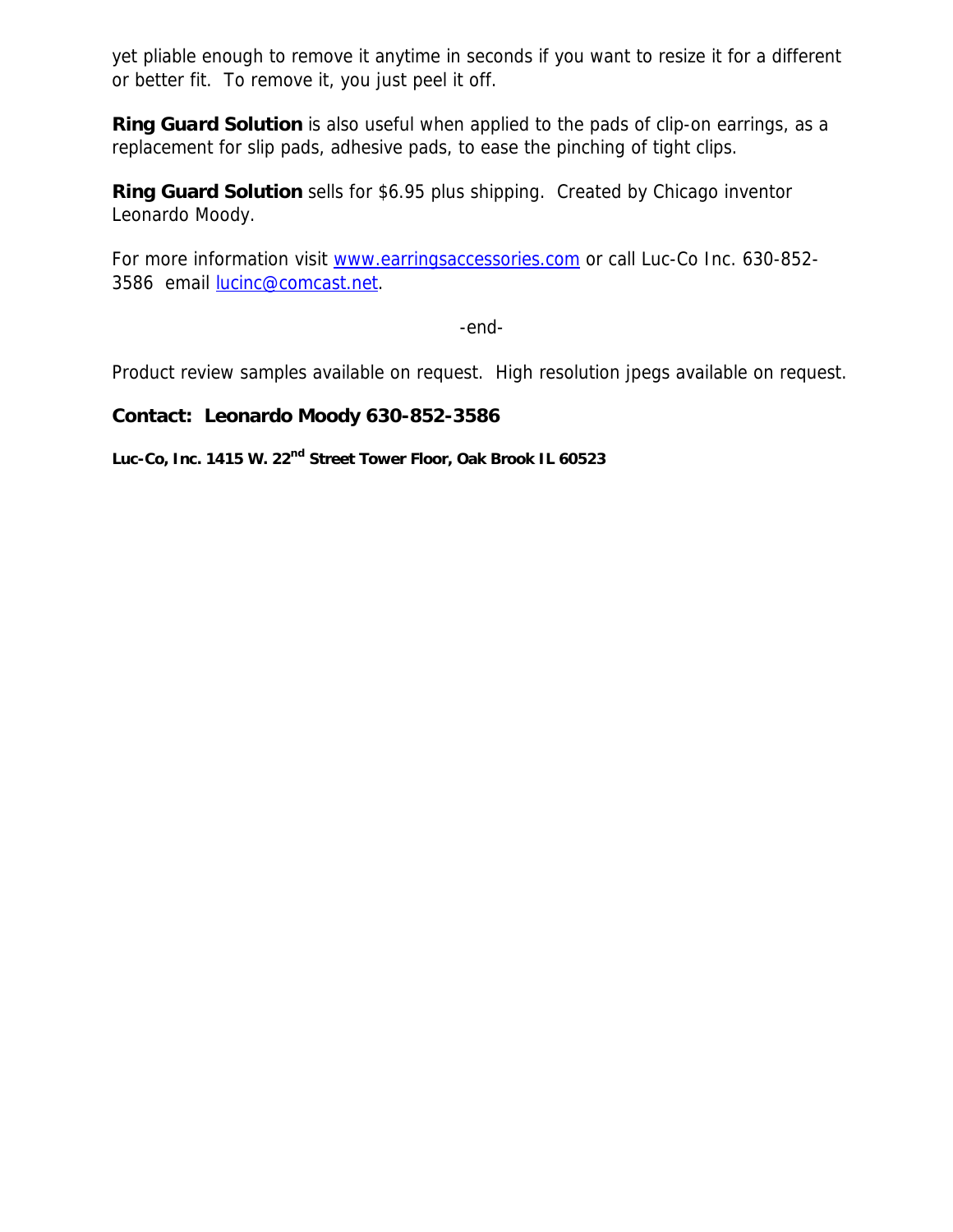**FOR IMMEDIATE RELEASE Contact: Victor Kasatshko 877-240-6158 cell 727-420-6880 (during Chicago show)**

MULTI-FUNCTIONAL, 4-IN-1 PRODUCT (Mattress, Chair, lounger, recliner)

**Chicago, IL. Here is a comfortable twin size inflatable air mattress that converts to a chair, lounger, or recliner by simply folding it or turning it over itself.**

**The LoungAir was originally designed as a low cost alternative to a hospital bed so it could be used by in-home patients recuperating from surgery or by the elderly with limited mobility.** 

**The LoungAir is popular with kids, tweens, and teens and is used as a chair while playing video games, a recliner while watching TV, a lounger while reading or a mattress to sleep on or take to slumber parties.** 



**The LoungAir has received the prestigious Orthopedic Research Institute Seal of Approval.** 



**LoungAir International, LLC will be located in booth L13209 in the Lakeside Center at the 2005 International Home & Housewares Show.**

**High resolution photography available upon request or at www.loungair.com Video also available upon request**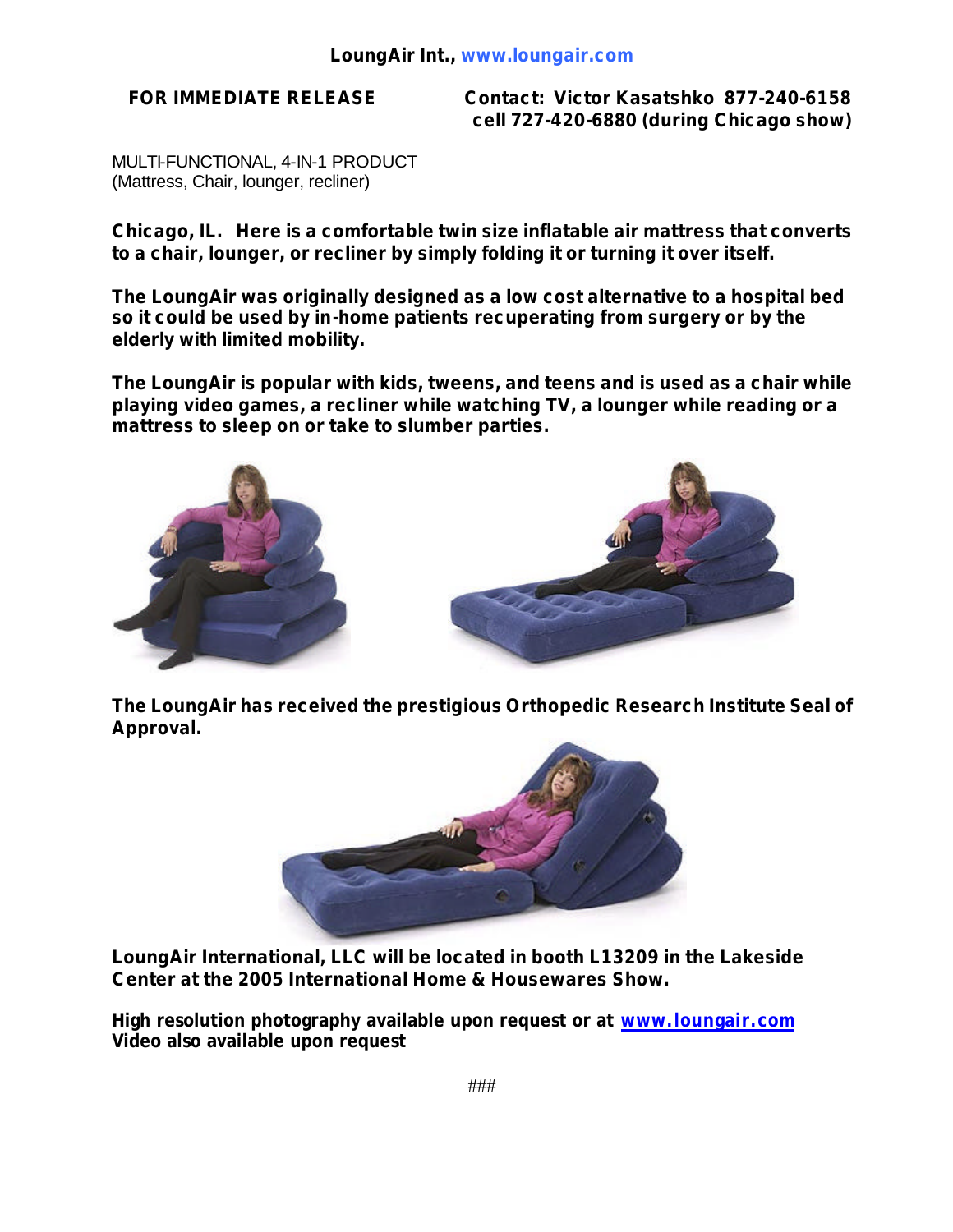For Immediate Release Contact: Michael Clifford 916-939-1824 Reviewer test kits available on request.

# **Say Goodbye to Jet Setting Travel Blues**

#### **Stress and tension, tired puffy eyes, dry skin, leg cramps and tired arms, these are just some of the effects of traveling whether it is by plane, train or automobile.**

Now you can boost your energy and rejuvenate in an organic and holistic way. **Dr. Hauschka**, the world renowned organic and holistic skincare line has developed the **JET SET KIT** which contains the essentials for the holistic traveler.

**The Jet Set Kit** is a holistic travel essentials kit that does more than just help your skin to survive the rigors of travel. Tucked away into a handy brushed aluminum kit is a selection of soothing holistic travel essentials that invigorate your body, revitalize your skin and help to restore your equilibrium whether you are getting ready to travel, during travel or after you have arrived at your destination

The kit contains **Facial Toner** – Made with Anthyllis Vulneraria extract, which gently refreshes skin. Just pour a little into the palm of your hand and press into your face and neck and feel yourself begin to de-stress.

Ever thought about using a facial mask while traveling? With this kit you can! Use the **Rejuvenating Mask** while in transit or after you have arrived at your destination and no one will know you are wearing it. This remarkable mask absorbs into the skin leaving your parched face protected against dry air and climate changes. Leave it on or rinse it off, either way your skin will be moist and supple.

You know the feeling, tired, red, itchy, burning, puffy eyes. This wonderful kit contains cooling and refreshing **Eye Solace**. Simply open and empty the vial on the two cotton pads provided, place the compresses over your closed eyes and sit back and take some nice deep breaths. In no time the bags you will be carrying will only be your luggage.

Legs and arms get tired while traveling. Bring warmth and energy back into them with the **Rosemary Leg and Arm Toner** provided with the kit. Splash it onto your legs and arms and feel your circulation returning.

Rub the rich **Hand Cream** that comes in the kit onto your hands, fingernails and cuticles and feel the last bit of travel tension leave your body. The flower and vegetable extracts in this soothing hand lotion absorb easily into the skin allowing your hands to feel soft and relaxed.



Pamper yourself with this **DR. HAUSCHKA JET SET KIT….**A Holistic, organic, natural way to pamper yourself while traveling.

**The Dr. Hauschka Jet Set Holistic Essentials Travel Kit**

Get back to the civilized days of traveling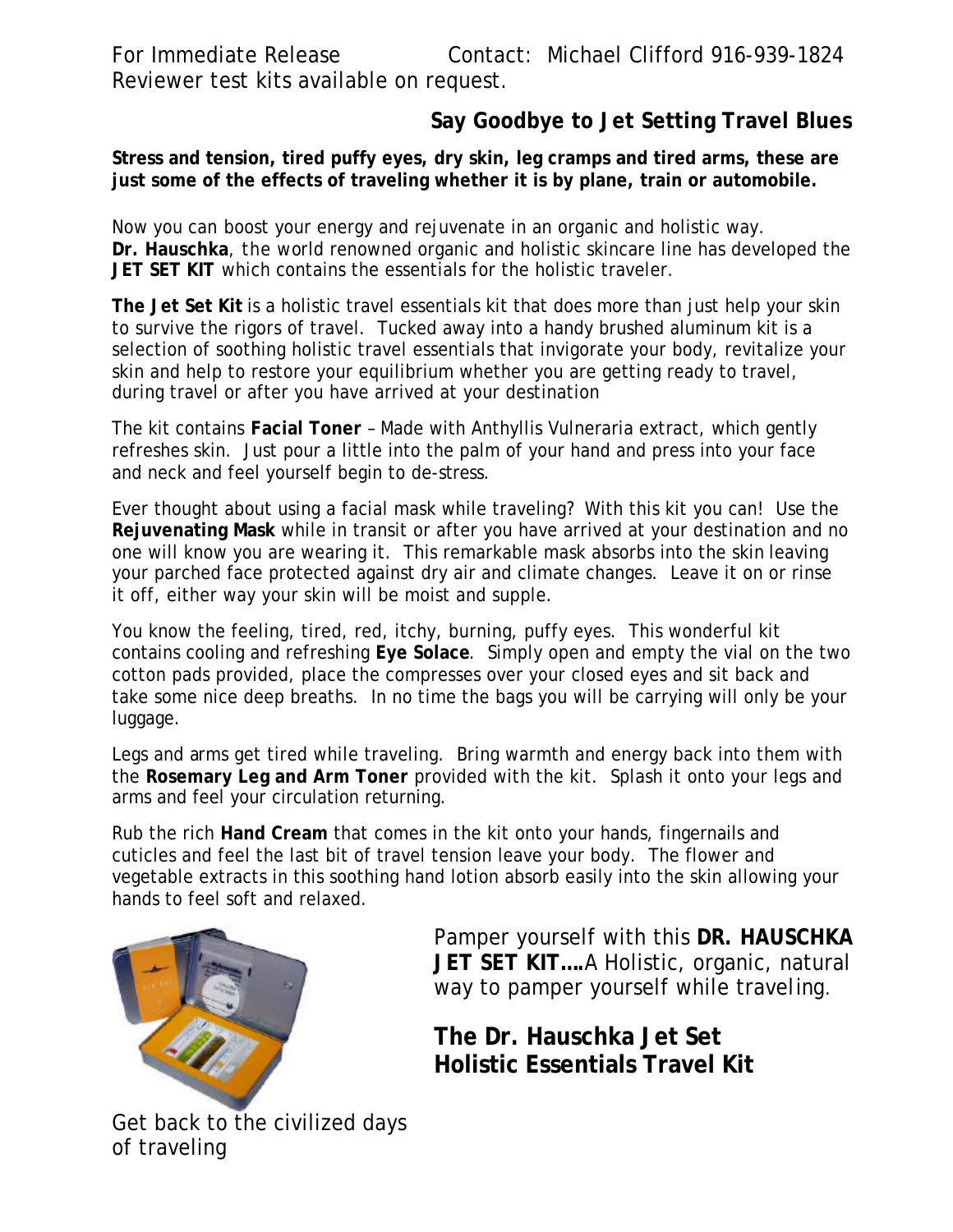For further information or to purchase go to www.holisticwellnessproducts.com Or call 1-888-468-8880 to order.

Review test kits and high-resolution photography available upon request.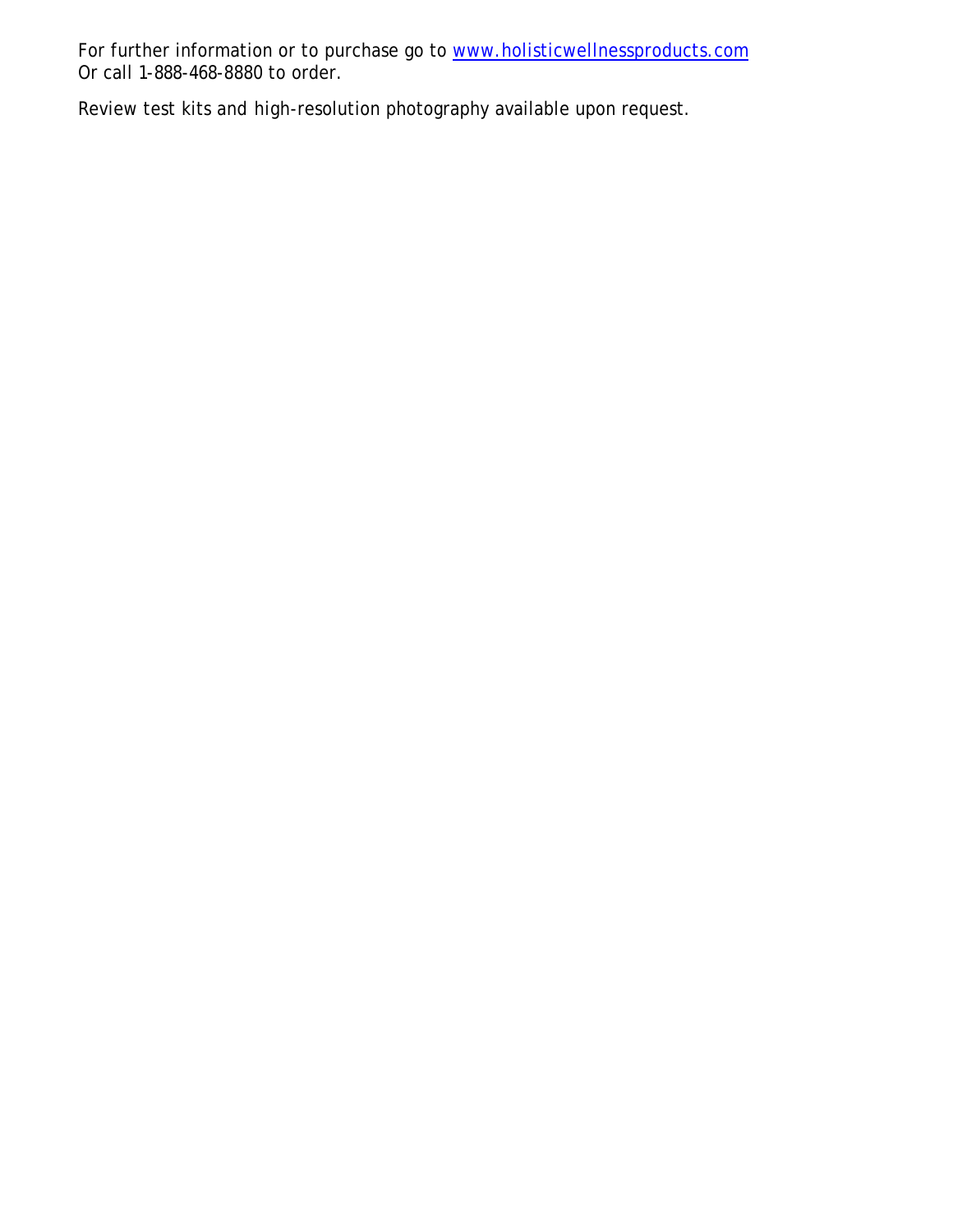# **Green Gifts for Dad at Eco-Artware.com**

Eco-Artware is getting ready for Father's Day, highlighting special gifts for Dad and adding new eco-friendly products for Father's day or any gift-giving occasion.

Father's Day is a perfect occasion to bring out Dad's green side with a new and unique pennies and poker chip necklace.



For those whose fathers would tell them, "If you had a nickel in your pocket and don't owe anyone, you're rich," we're sporting cuff links from classic Buffalo nickels, Indian Head pennies and Mercury dimes for that rich look.





Dads in the tech field will be ready to download motherboard business card cases and money clips, as well as clipboards, desk clocks and luggage tags made from old circuit boards. If Dad likes to travel, *key rings from old road signs* and a rugged recycled vinyl laptop backpack make the grade. For Dads ready to relax, vinyl coolers and CD cases carry the necessities.



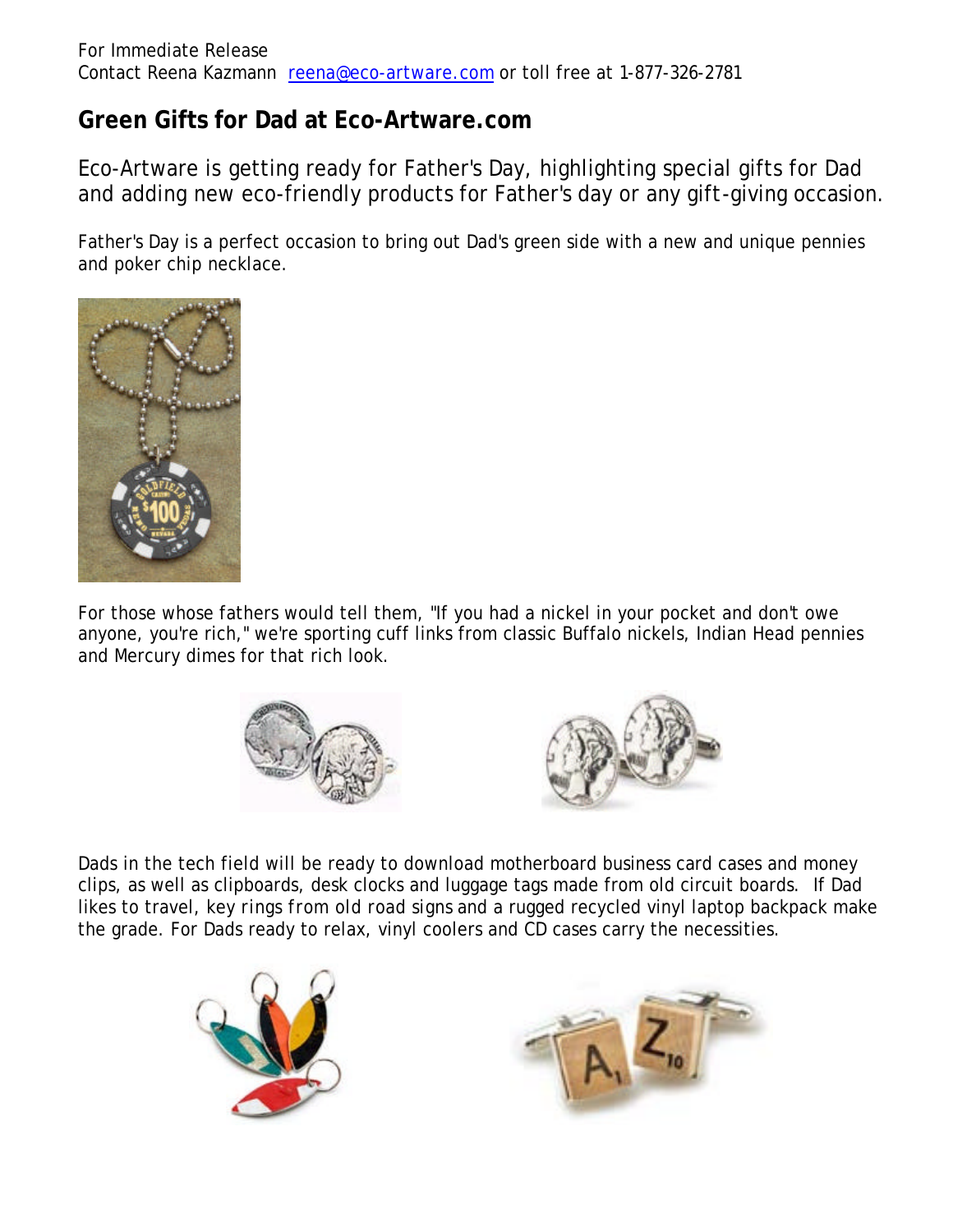Dads who write for a living -- lawyers, editors, writers and teachers -- may like *typewriter key cuff links or cuff links made from SCRABBLE (TM) tiles customized with their initials*, and can write their next novel with the refillable, hand-turned multi-purpose Multi-tool pen -- a ballpoint pen with a point that can be exchanged for screwdrivers and an art knife which are stored in the top pen barrel) or a two color pen with both red and black ink cartridges. A Second Editions (TM) bookshelf made from recycled hardcover books will accent any den or office.

ABOUT ECO-ARTWARE.COM - Eco-Artware.com has something for every budget, for every taste, and especially for a friendlier planet. Words don't do these products justice, so come to http://www.eco-artware.com for photos and specifications. If your readers are looking for an ideal, unique gift that also promotes greener consumerism, or are looking for resources on creating their own gifts, book reviews, recycling tips, and access to our renowned "Recycling Rag" newsletter, send them this way.

If you need high-resolution images of any of Eco-Artware.com's products, or have further questions, please contact Reena Kazmann at reena@eco-artware.com, or toll free at 1-877- 326-2781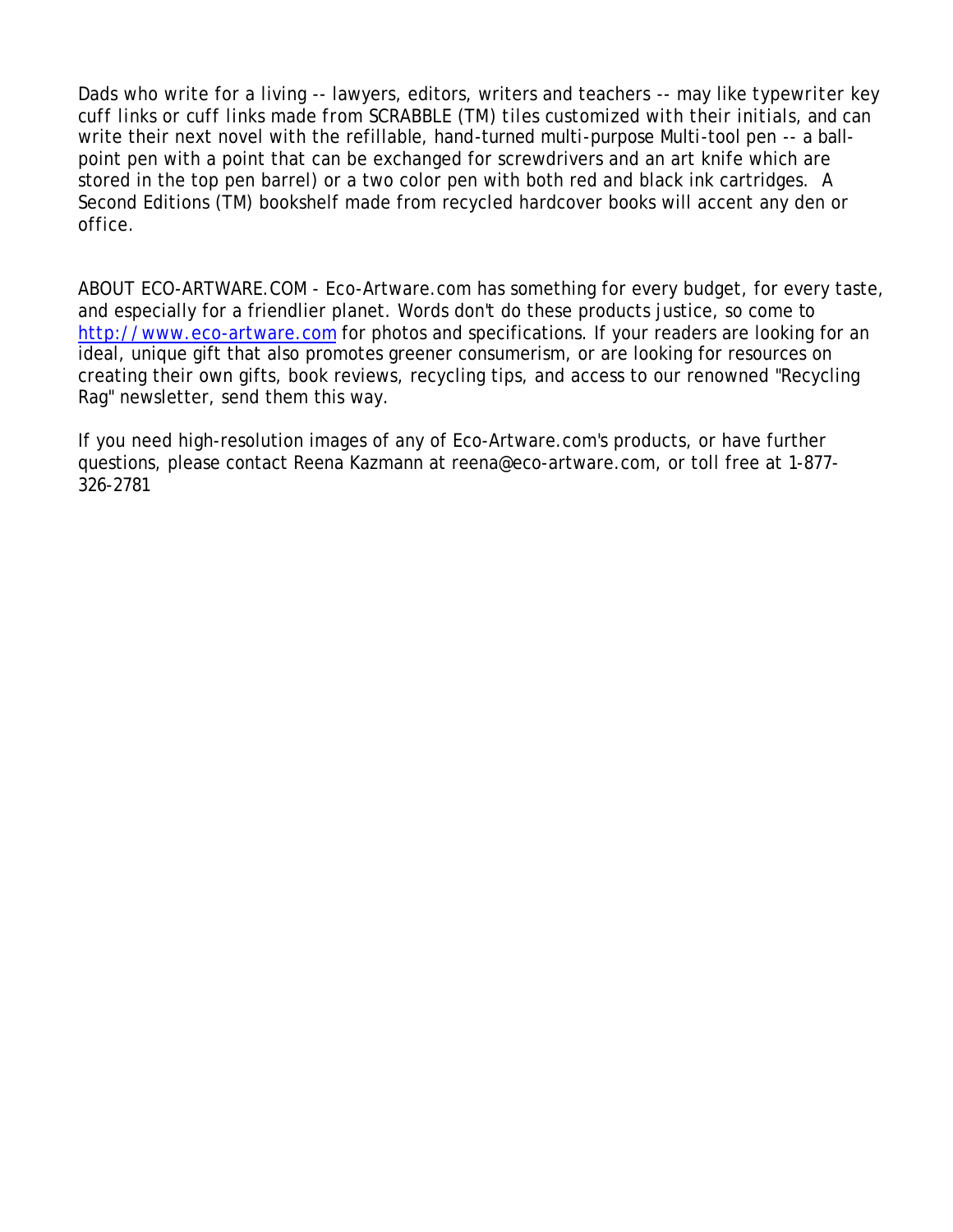**PCI Products Company 4195 Chino Hills Pkwy. #360 Chino Hills, California 91709** Telephone: (909) 591-9633 (800) 869-9633 Fax: (909) 591-2350 E-mail: sales@cleanupstuff.com

FOR RELEASE: Immediately CONTACT: Travis Zdrazil (800) 869-9633

# **Protect the appearance of your home. Prevent permanent oil stains.**

Your garage floor or driveway does not have to look like a service station bay!

If you are tired of cleaning up the engine oil leaks on your garage floor, the *Abzorb Oil Mat* is for you. You simply place the mat on the floor under your car's engine.



Like a sponge, the *Abzorb Oil Mat* will absorb up to one gallon (3'x5' size) of oil and other fluids over time.

With this new product there is no longer the need for cardboard, messy oil drip pans, costly degreasers or spending the weekend cleaning up your garage floor or driveway.

The mat's non-penetrable backing prevents permanent concrete stains caused by oil and other fluid leaks.

Aesthetically pleasing, the charcoal gray colored mat collects oil for proper disposal. Protects our waterways from oil run off.

The mat is made of technologically advanced material, similar to what is used to clean-up oil spills on the ocean.

This highly durable material will not tear or disintegrate even after becoming saturated.

The product is guaranteed for three years against tearing, cracking, and oil penetrating the backing of the mat.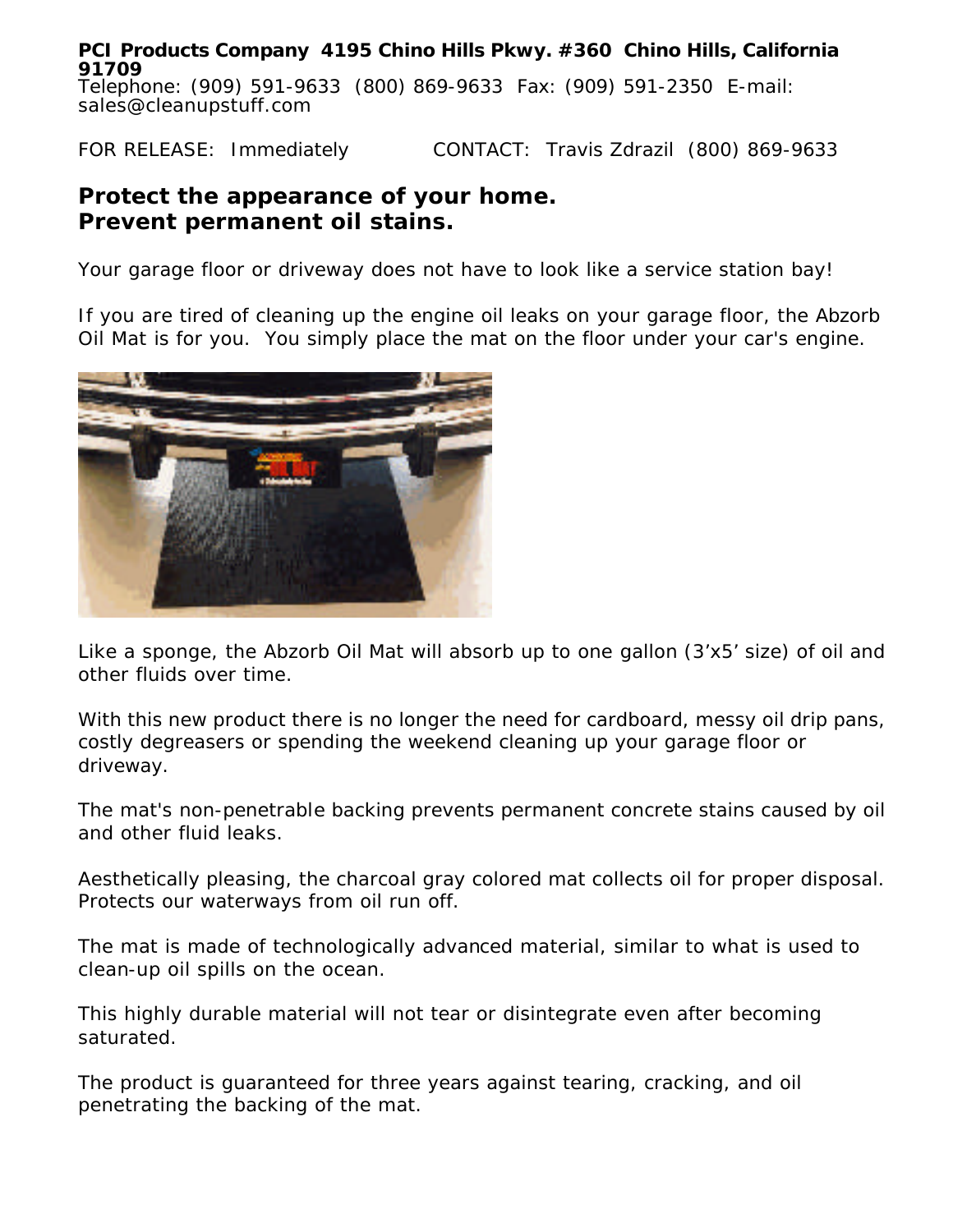The *Abzorb Oil Mat* comes in large sizes, 3'x 3', 3'x 5' and 3'x 8'.

There are over 24 other uses for the *Abzorb Oil Mat* such as using it under your BBQ to protect your patio from food oils, as a workbench cover, for under your lawn equipment or as a floor protector when changing your oil.

The *Abzorb Oil Mat* is available for \$15.95 (3'x 3'), \$19.95 (3'x 5') and \$31.95 (3'x 8') plus shipping from PCI Products Co, 4195 Chino Hills Pkwy. #360, Chino Hills, CA. 91709. Phone (800) 869-9633.

Additional product information and online ordering is available at www.cleanupstuff.com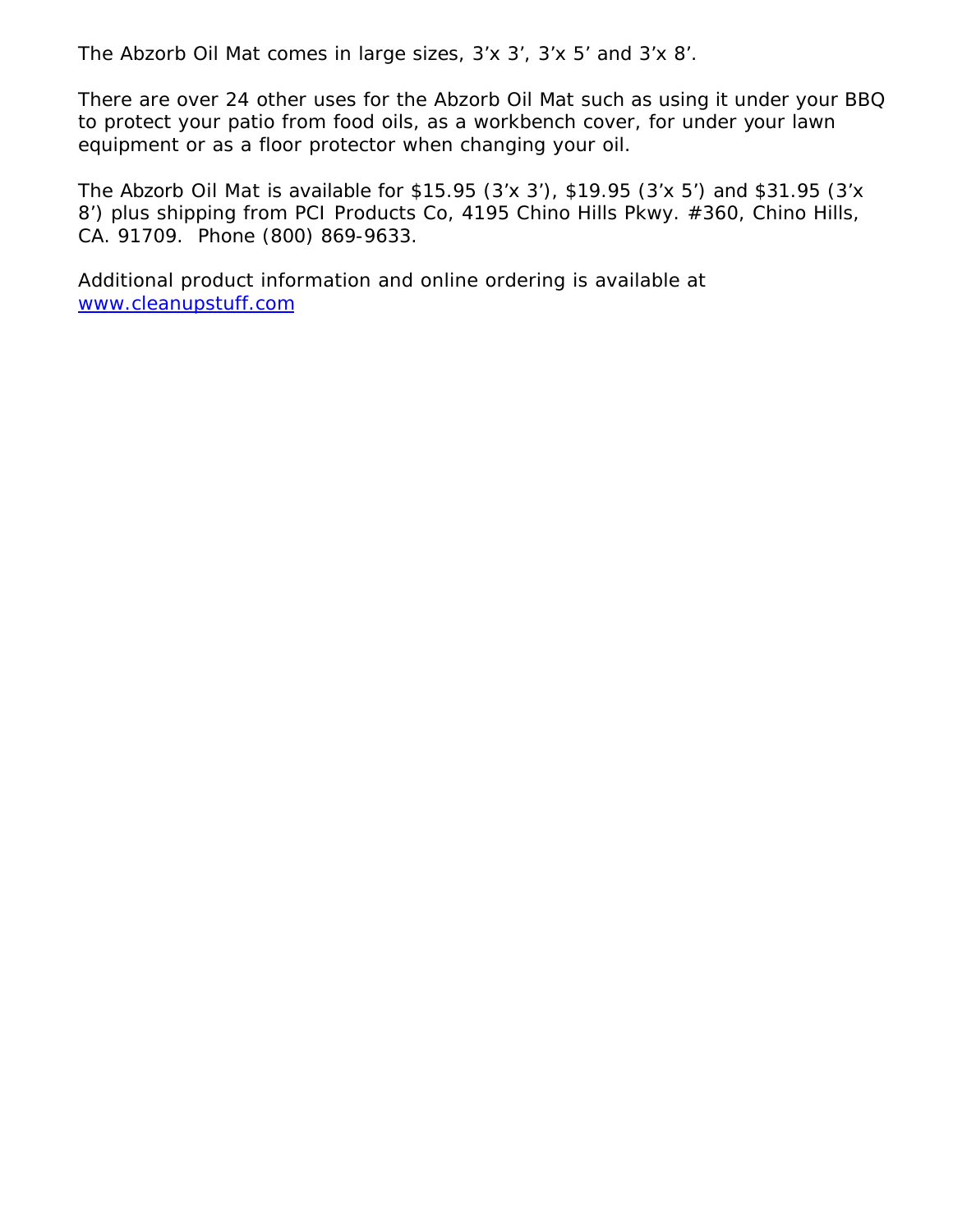# **New Claspy Graspy holds swinging jewelry in place**

Here is a simple, ingenious and handy device.

The *Claspy Graspy* is a jeweled pin clasp that is uniquely designed to hold your jewelry in place when you wear it.

It puts an end to the problem of constantly having to shift clasp around after your jewelry has slid one way or the other.

You simply insert the CLASPY GRASPY pin thru your garment and your jewelry clasp, insert the pin in the jeweled cap and your jewelry stays right where you want it. You can place it wherever it is most attractive or most comfortable.



Comes in light blue, red, green or pink. Cost is \$7.99 or four for \$28.99 plus shipping.

For more information visit www.claspygraspy.com

Media review product samples available on request.